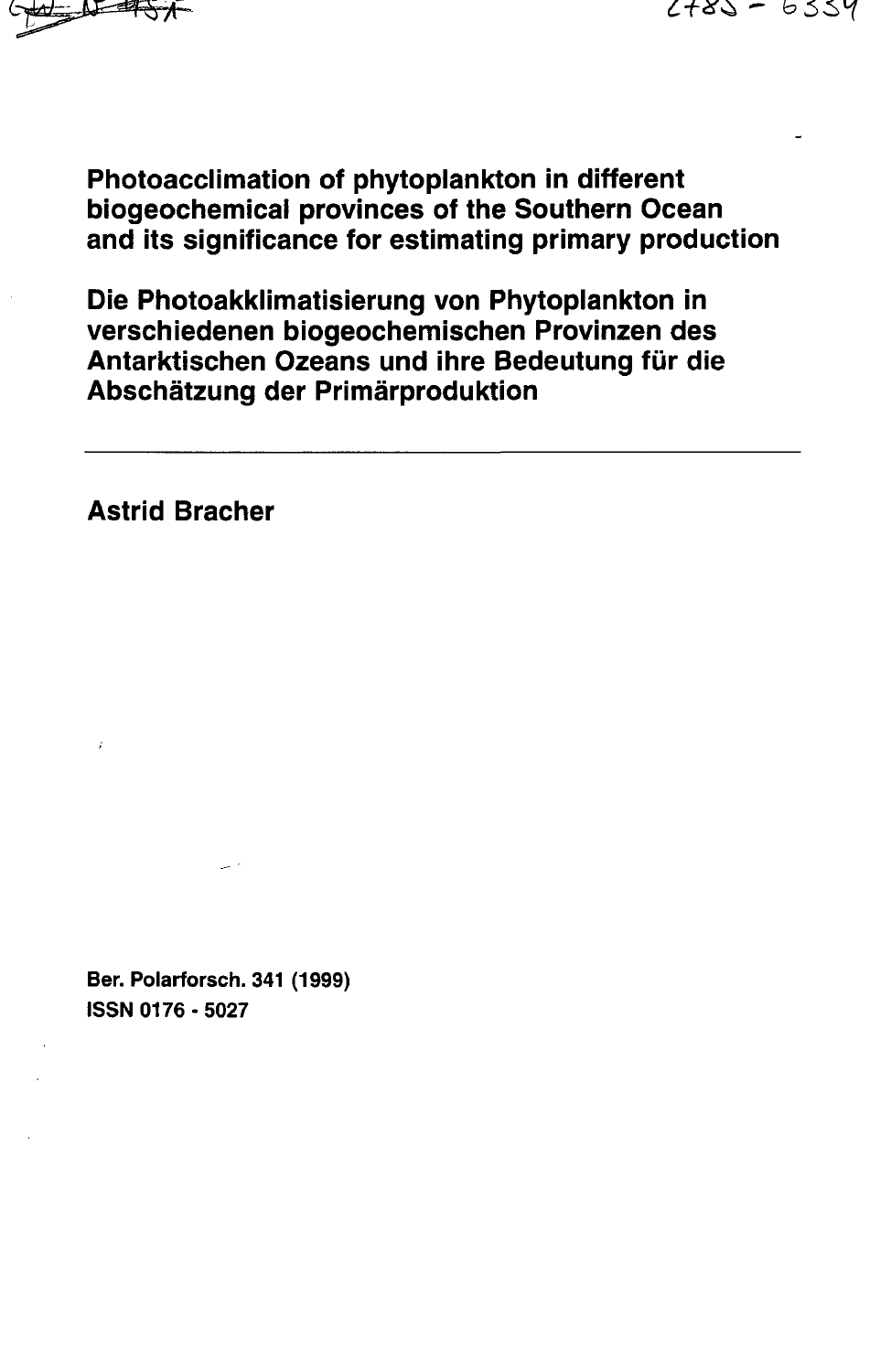## TABLE OF CONTENTS

 $\hat{\boldsymbol{\gamma}}$ i,

| <b>ABBREVIATIONS</b>                                |                                                                                 | Ш              |
|-----------------------------------------------------|---------------------------------------------------------------------------------|----------------|
| <b>SUMMARY</b>                                      |                                                                                 | v              |
| ZUSAMMENFASSUNG                                     |                                                                                 | VIII           |
|                                                     | 1. GENERAL INTRODUCTION                                                         | 1              |
| 1.1                                                 | Marine primary production                                                       | 1              |
| 1.2.                                                | Southern Ocean                                                                  | $\overline{2}$ |
| 1.2.1                                               | Primary production and the Antarctic Paradox                                    | 5              |
| 1.2.2                                               | Ozone hole and ultraviolet radiation                                            | 9              |
| 1.3                                                 | Methodological considerations                                                   | 12             |
| 1.4                                                 | Thesis outline                                                                  | 13             |
| 2. THEORETICAL ASPECTS OF MARINE PRIMARY PRODUCTION |                                                                                 | 16             |
| 2.1                                                 | Underwater radiation                                                            | 16             |
| 2.2                                                 | Photosynthetic pigments                                                         | 19             |
| 2.3                                                 | In vivo light absorption                                                        | 20             |
| 2.4                                                 | Photosynthetic responses: The P versus E curve                                  | 21             |
| 2.5                                                 | Photoacclimation and photoinhibition                                            | 24             |
| <b>3. SUMMARY OF RESULTS</b>                        |                                                                                 | 28             |
| <b>4. GENERAL DISCUSSION</b>                        |                                                                                 | 32             |
| 4.1                                                 | Introduction                                                                    | 32             |
| 4.2                                                 | Biogeochemical provinces within the Southern Ocean                              | 32             |
| 4.2.1                                               | Effect of the upper mixed layer on the formation of<br>biogeochemical provinces | 34             |
| 4.2.2                                               | Effects by iron and silicate availability                                       | 37             |
| 4.2.3                                               | Phytoplankton communities                                                       | 38             |
| 4.2.4                                               | Contribution of different regions on total biomass of<br>the Southern Ocean     | 40             |
| 4.3                                                 | Biooptical characteristics of phytoplankton                                     | 41             |
| 4.3.1                                               | Total light absorption by phytoplankton                                         | 42             |
| 4.3.2.                                              | Specific absorption by phytoplankton                                            | 43             |
| 4.3.3                                               | Quantum yield                                                                   | 48             |
| 4.3.4                                               | Sensitivity to enhanced UVR                                                     | 49             |
| 4.4                                                 | Methodological aspects                                                          | 54             |